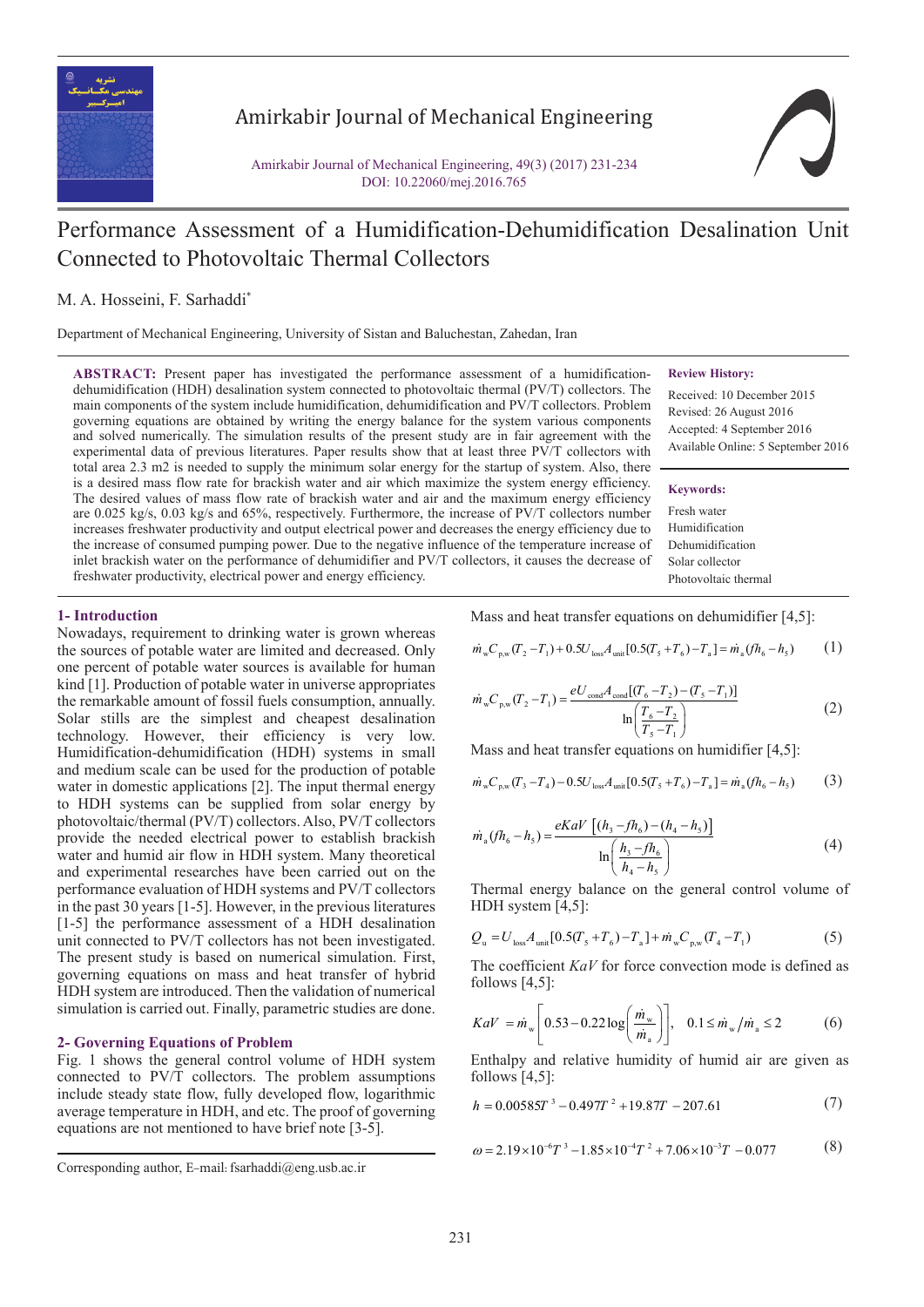

Freshwater productivity Outlet brackish water

**Figure 1. Schematic view of HDH system connected to PV/T collectors**

The mass flow of fresh water and evaporative heat transfer rate are given as follows [4,5]:

$$
\dot{m}_d = \dot{m}_a (\omega_6 - \omega_5) \tag{9}
$$

$$
q_{\rm evp} = \dot{m}_{\rm d} h_{\rm fg} \tag{10}
$$

The useful absorbed heat transfer rate by PV/T collectors is given as follows [3]:

$$
Q_{u} = \sum_{i=1}^{N} q_{u,i} = NF_{R}A_{c}[h_{p1}h_{p2}(\alpha \tau)_{eff}G
$$
  

$$
-U_{L}(T_{2} - T_{a})] - \frac{F_{R}A_{c}U_{L}}{\dot{m}_{w}C_{p,w}} \sum_{i=1}^{N} (N - i)q_{u,i}
$$
(11)

The output electrical power of PV/T collectors and the consumed electrical power of pump and fan are given as follows [3]:

$$
q_{el} = \eta_{el,ref} G N A_c [1 - 0.0045 (T_c - T_{a,ref})]
$$
 (12)

$$
q_{\rm p} = \dot{m}_{\rm w} \Delta P_{\rm w} / (\rho_{\rm w} \eta_{\rm p}) \tag{13}
$$

$$
q_{\rm f} = \dot{m}_{\rm a} \Delta P_{\rm a} / (\rho_{\rm a} \eta_{\rm f}) \tag{14}
$$

The energy efficiency of hybrid HDH system is defined as the ratio of net (desired) output energy rate to net input energy rate.

$$
\eta_{\text{en}} = \frac{q_{\text{desired}}}{q_{\text{in,net}}} = \frac{\dot{m}_{\text{a}}(\omega_{\text{6}} - \omega_{\text{5}})h_{\text{fg}}}{GNA_{\text{c}}} + \frac{\dot{m}_{\text{w}}\Delta P_{\text{w}}}{\sqrt{N_{\text{e}}}\Delta P_{\text{e}} + \frac{\dot{m}_{\text{a}}\Delta P_{\text{a}}}{\sqrt{N_{\text{e}}}\Delta P_{\text{e}}}} \qquad (15)
$$
\n
$$
\frac{\eta_{\text{e,ref}}[1 - 0.0045(T_{\text{c}} - T_{\text{a,ref}})]}{C_{\text{f}}} - \frac{\rho_{\text{w}}\eta_{\text{p}}}{GNA_{\text{c}}C_{\text{f}}}
$$

## **3- Validation**

The validation of numerical simulation of HDH system in present study has been carried out with the experimental results of Hermosillo et al. [4]. Fig. 2 shows the comparison between the numerical results of present study and the experimental results of Hermosillo et al. [4] for HDH system.



**Figure 2. Comparison between the numerical results of present study and the experimental results of Hermosillo et al. [4] for HDH system**

## **4- Results and Discussion**

Fig. 3 shows the variations of energy efficiency with respect to brackish water mass flow rate and humid air mass flow rate. According to this figure, it is observed that there is one global maximum point for the energy efficiency. The coordinate of this point corresponds with the optimum value of brackish water mass flow rate and humid air mass flow. The calculated values of global maximum point are  $\dot{m}_w = 0.025$  kg/s,  $\dot{m}_a = 0.03$ kg/s and  $\eta_{\text{en max}}$ =65%.

## **5- Conclusions**

Main conclusions of the present study are as follows:

- The numerical simulation results of the present study are in fair agreement with the experimental measurements of Hermosillo et al. [4];
- It is observed that there is an optimum value for brackish water mass flow rate and humid air mass flow in HDH system which maximizes the energy efficiency of the system.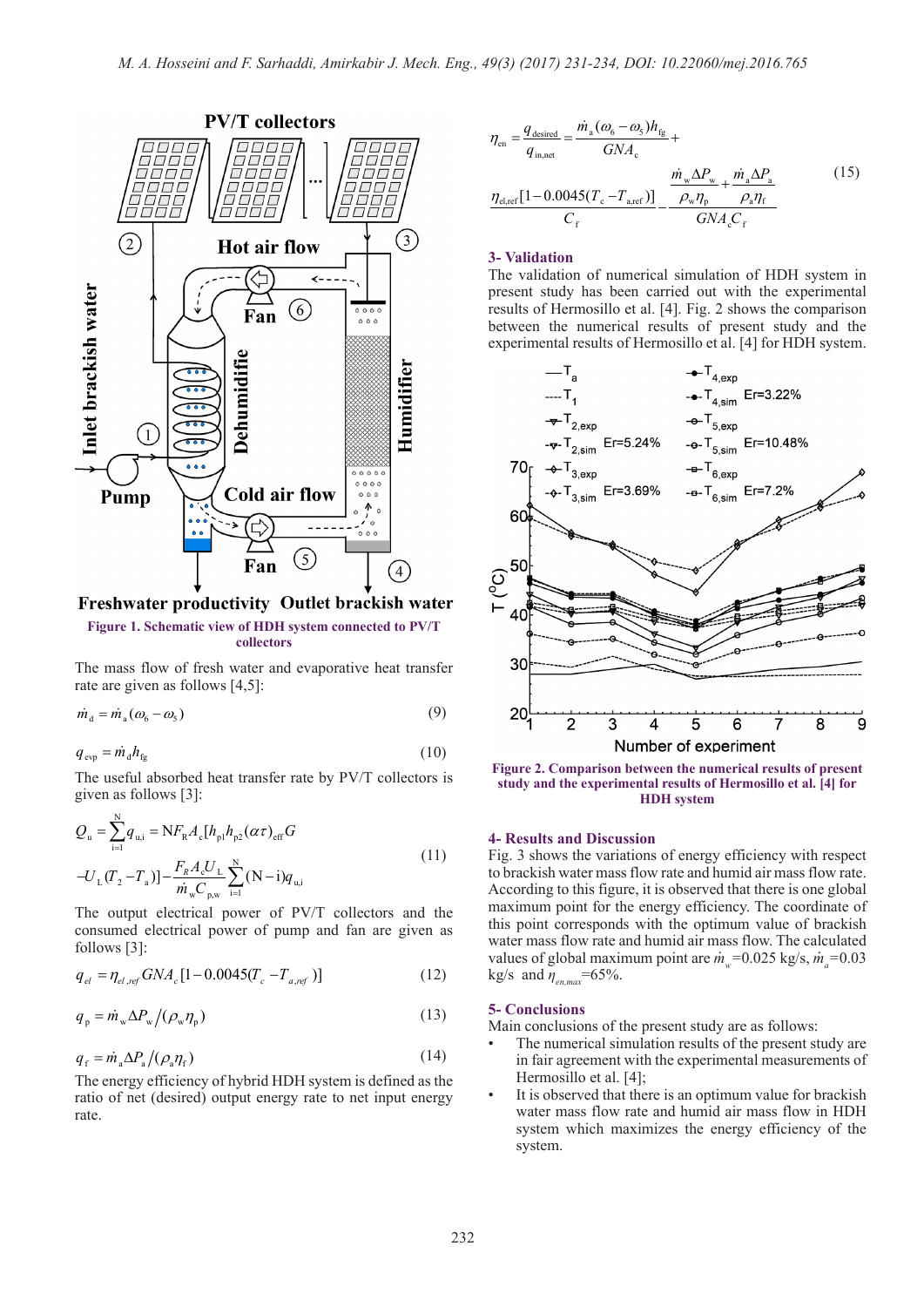

**References**

- [1] V. Velmurugan, M. Gopalakrishnan, R. Raghu, K. Srithar, Single basin solar still with fin for enhancing productivity, *Energy Conversion and Management*, 49 (2008) 2602-2608.
- [2] M. Khedr, Techno-economic investigation of an air humidification-dehumidification desalination process, *Chemical Engineering Technique*, 16 (1993) 270-274.
- [3] A. Tiwari, M.S. Sodha, Performance evaluation of solar PV/T system: An experimental validation, *Solar Energy*, 80 (2006) 751-759.
- [4] J.J. Hermosillo, C.A. Arancibia-Bulnes, C.A. Estrada, Water desalination by air humidification: Mathematical model and experimental study, *Solar Energy*, 86 (2012) 1070-1076.
- [5] H.F. Elattar, A. Fouda, S.A. Nada, Performance investigation of a novel solar hybrid air conditioning and humidification–dehumidification water desalination system, *Desalination*, 382 (2016) 28-42.

Please cite this article using:

M. A. Hosseini and F. Sarhaddi, "Performance Assessment of a Humidification-Dehumidification Desalination Unit

Connected to Photovoltaic Thermal Collectors" *Amirkabir J. Mech. Eng.*, 49(3) (2017) 653-662. DOI: 10.22060/mej.2016.765